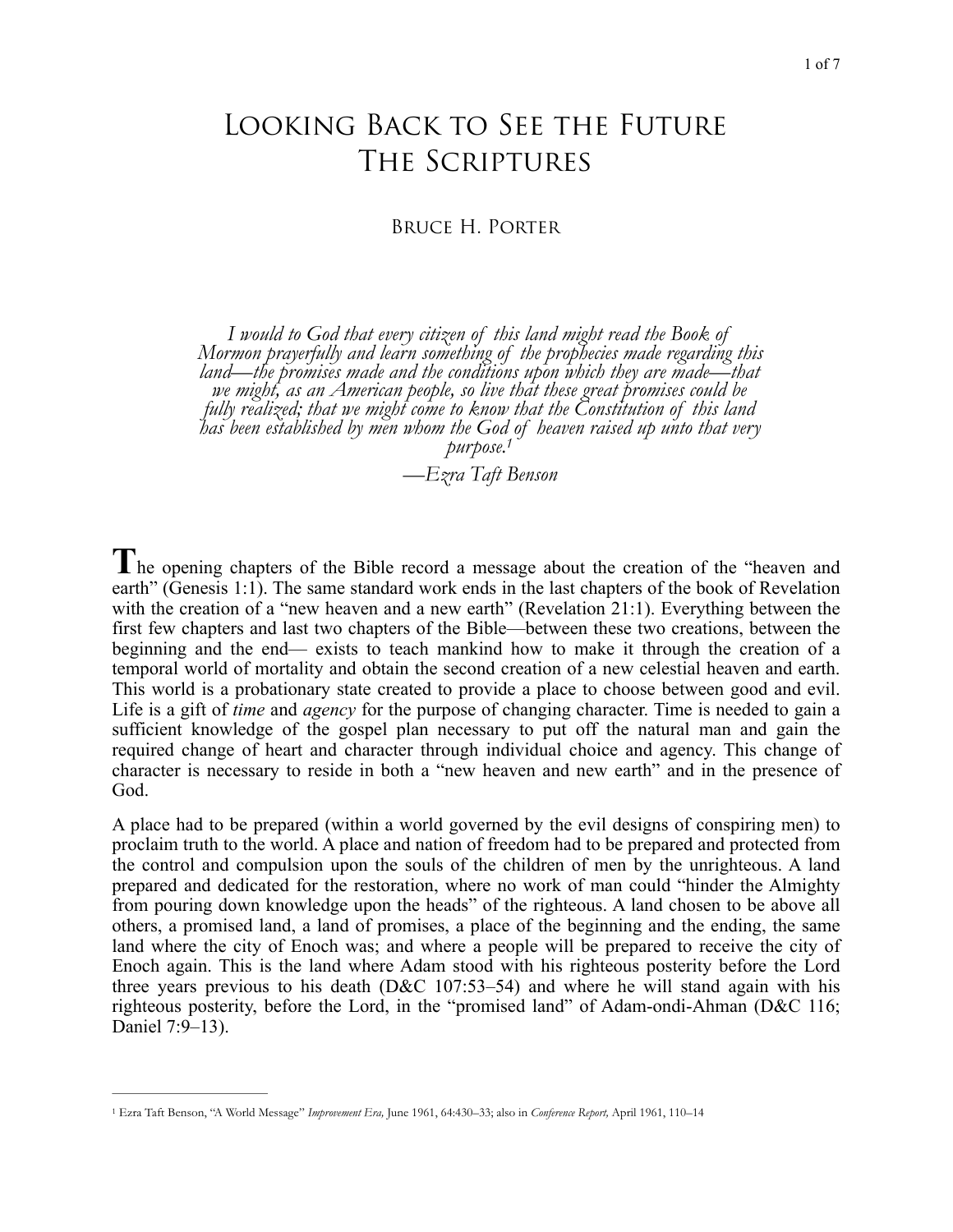#### **History and Scripture**

A number of years ago I had the opportunity to work on a project designed to separate the 'doctrine' from the 'history' of the Book of Mormon. After multiple readings of the text and the separation of history from the doctrine (which was no easy task) the work was done. There were a few concepts discovered that changed my view of scripture and scriptural history.

The first insight learned was that history is not always scripture, but scripture always comes from the context of history. For many years "Church History and Doctrine" has been taught as a course in the Church Educational System and in Gospel Doctrine classes. However, church history can change with the finding of another diary, a letter, or any historical research that might change conclusions about the events surrounding any historical event. The revelations contained in the Doctrine and Covenants are scripture. They are revelations and doctrines from the Lord, and have been canonized as scripture. All doctrine and revelations found in the Doctrine and Covenants came out of a setting that is not necessarily "scripture," but from the history of a people led and taught by a true prophet of God. If the Doctrine and Covenants is to be considered "living scripture" and is applicable for every age, then the historical setting and "church history" that is not canonized is of secondary significance.

Scripture often consists of revelation and human histories that have been canonized as a standard work upon which all should study for righteousness and doctrine. History can and should give insight into the purpose of doctrine. But we cannot "liken *doctrine* unto ourselves." However, we should liken the *history* and *character* of the people unto ourselves. There exists, as it should be, a recognizable distinction between history and doctrine. Even though prophecy is history in reverse, prophecy is more sure than the history. Prophecy and doctrine are given within a historical setting because of the actions of those who live within that historical setting. That which we can "liken unto ourselves" are the attitudes, character traits, concerns, and sins of the people that live in the historical setting of scripture. There are many uncomfortable, yet specific, reasons why Latter-day Saints need a history and record of a "fallen people." This is one of the three most important messages of the Book of Mormon.

# **General and Specific Orders**

The second concept learned had to do with the importance of the "historical" part of scripture. This was such a profound insight that it completely changed my outlook on the purpose of history within scripture. The "inspired history" (like that found in the Book of Mormon) might address the actions of the "Lord's people" within the historical as well as a present-day setting. For this reason scriptural history may be considered "living scripture" because the inspired choice of revelation and history included in the text would not necessarily be limited to a given time in history. However, some commandments and restrictions like the Law of Moses anciently, or the Word of Wisdom in our day, may be revealed for a specific time period or dispensation. Generally speaking though, the scriptures, revelations, and doctrines contained in them are for every generation.

In military engagements there exist what is called "orders of battle." There are always "general orders" and "specific orders." General orders are those pertaining of the overall goal, while specific orders are the detailed orders needed to accomplish the general goal. The *general* orders in scripture are issued for the good of all mankind, in all times. The *specific* orders, rules, laws, and commandments are given for a particular time and or place. Scripture contains both general and specific orders. The Ten Commandments could be considered "general orders" as they are for the benefit of mankind in every time period and every dispensation, just as is the timeless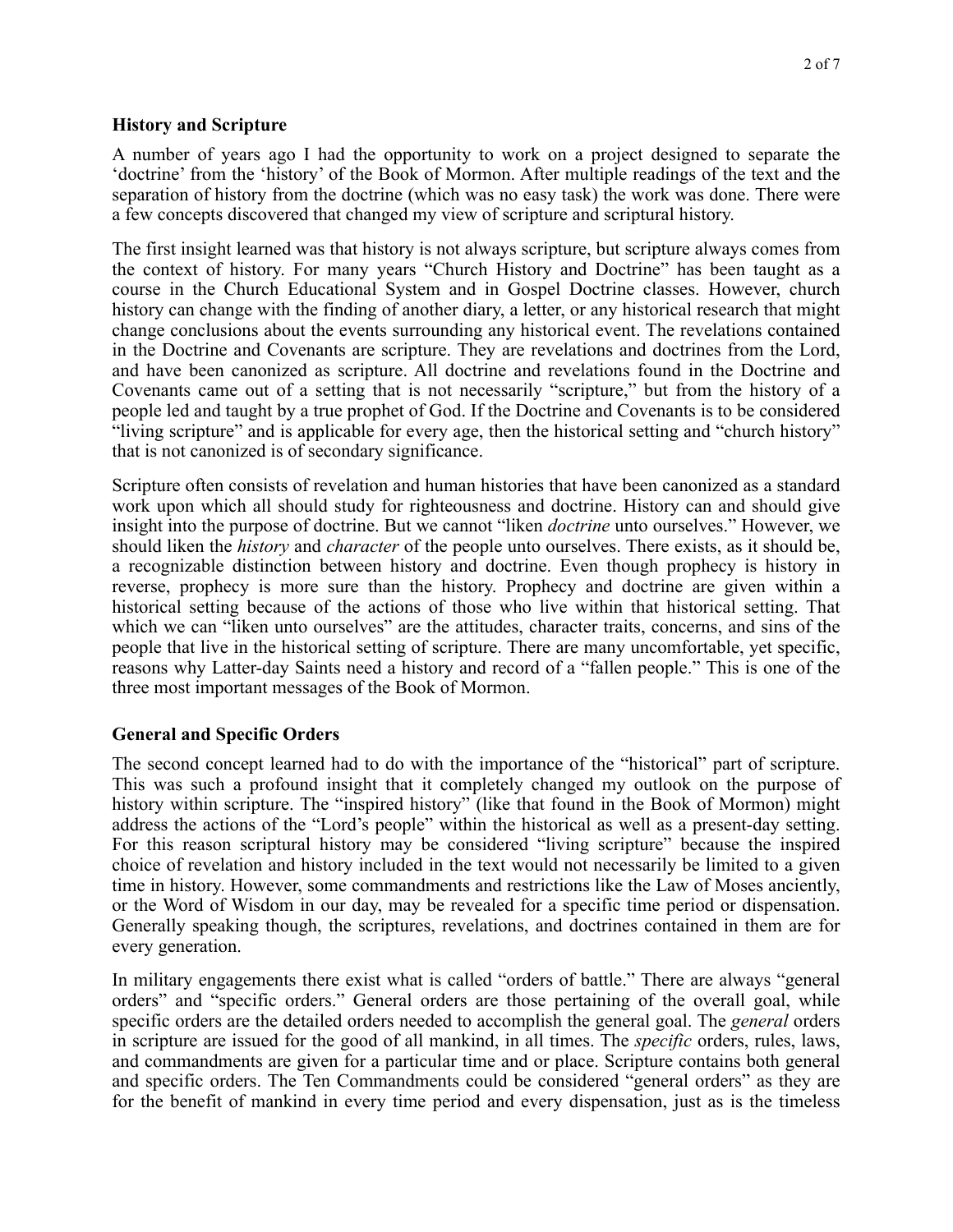benefit of developing charity toward our fellow beings. These Ten Commandments are general orders upon which all moral societies should be built. Specific orders or commandments might be dietary laws given for a specific time in history. Or, as seen in the case of the children of Israel and their rejection of the higher law, they were give a lesser law "*until John"* (D&C 84:19–27) or the coming of Christ in the flesh. In 3 Nephi the Savior restores a higher law as he stated many times in his first sermon that, "Ye have heard that it hath been said by them of old time, and it is also written before you…But I say unto you…" then declaring that "old things are done away, and all things have become new" (3 Nephi 12:21–47).

The words of living prophets are for the time in which they live and should be carried forward in time, unless modified by a later prophet under the inspiration of the Lord (like the declarations in the Doctrine and Covenants on plural marriage and granting the priesthood to all worthy males). These living prophets will also stress those general and specific commandments and scriptures given in a former time, and add the inspired words that will benefit the people of the present.

### **Standard Works**

Changes that have taken place in doctrine or policy (and they are different) by prophets of God teach us that there are both "general" (all time periods) and "specific" (selective time periods) orders and commandments. Policies such as meeting times, lengths of missions, and other church programs will often change to address the needs of the growing membership in the church as those needs change. However, "doctrine" seldom changes and, if it does, it can only come through the prophet and president of the Church. President Lee declared:

We have the standard Church works. Why do we call them standard? If there is any teacher who teaches a doctrine that can't be substantiated from the standard church works—and I make one qualification, and that is unless that one be the President of the Church, who alone has the right to declare new doctrine—then you may know by that same token that such a teacher is but expressing his own opinion. If, on the other hand, you have someone teaching a doctrine that cannot be substantiated by the scriptures, and more than that, if it contradicts what is in the standard Church works, you may know that that person is teaching false doctrine, no matter what his position in this church may be. The President of the Church alone may declare the mind and will of God to His people. No officer nor any other church in the world has this high and lofty prerogative. When the President proclaims any such new doctrine, he will declare it to be a revelation from the Lord.<sup>2</sup>

<span id="page-2-1"></span>"Revelation," when canonized, becomes scripture and doctrine. A "declaration" is a change in scripture or doctrine, and can be done only by revelation to the Prophet and President of the Church. A "proclamation" is the position, stand, or explanation by the prophet and presiding priesthood leaders on a given issue based on existing revelation and scripture.

# **Prophetic Responsibility**

As individuals, there is an imperative need to become free from the sins of "our" generation; that is, the generation in which we now live—not the generations of past prophets like that Moses, Abraham, or Isaiah—but the very sins of *our* generation. Past prophets declared the sins of their generation, which demonstrates why there must be living prophets to declare what those sins are. To become "free" from the sins that are prevalent and present in the time and world in which *we live* requires that a living prophet to declare repentance unto his generation. As taught by Jacob,

<span id="page-2-0"></span>Harold B. Lee, *Stand Ye In Holy Places,* 109–110. [2](#page-2-1)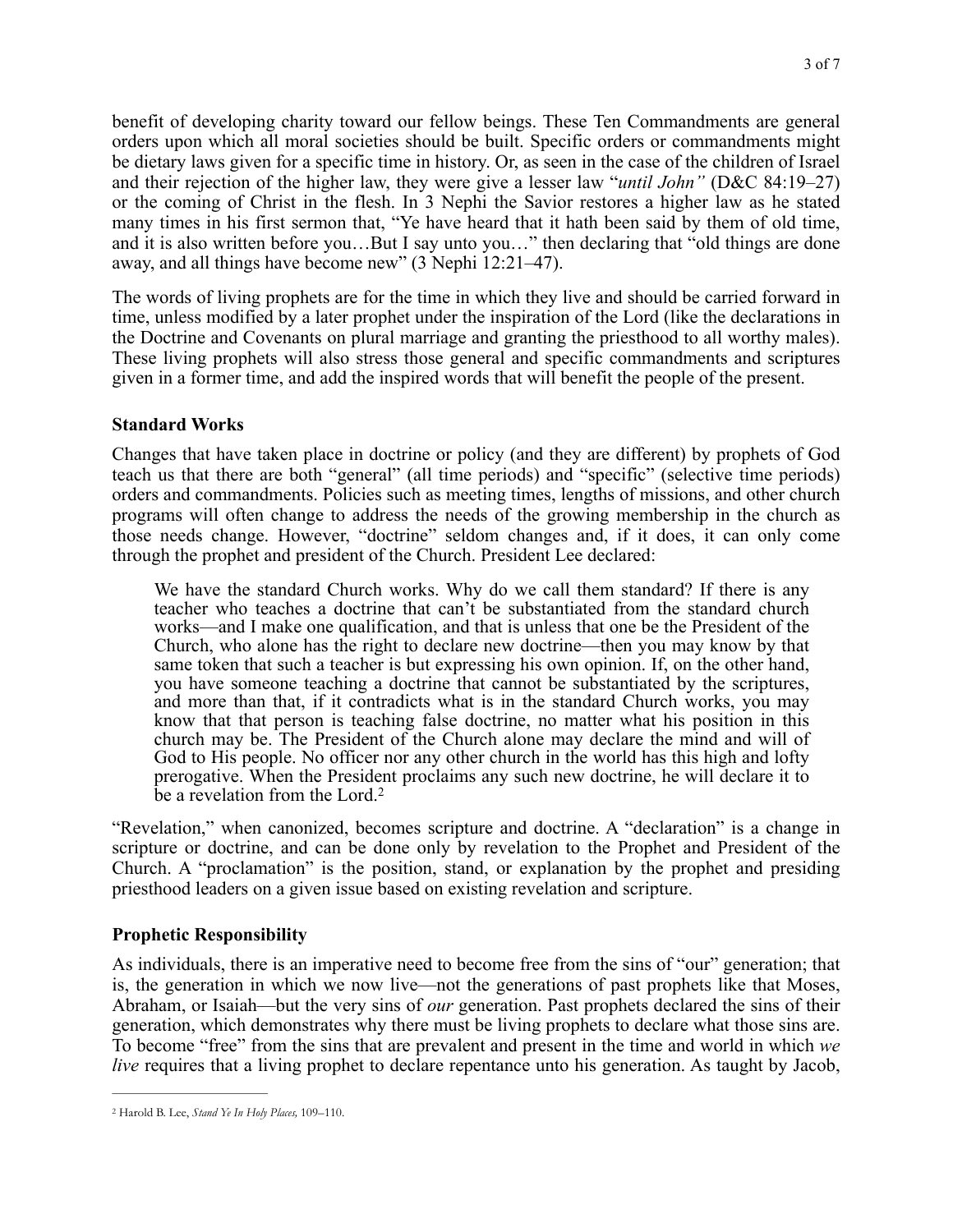the people of Nephi came according to the Law of Moses to a gathering at the temple. The words in the text reveal the weight and worry in the prophet's mind of his responsibility to help rid the people from the sins of their generation, and their sins from him.

Now, my beloved brethren, I, Jacob, according to the responsibility which I am under to God, to magnify mine office with soberness, and that *I might rid my garments of your sins, I come up into the temple this day that I might declare unto you the word of God*.

And ye yourselves know that I have hitherto been diligent in the office of my calling; but I this day am weighed down with much more desire and anxiety for the welfare of your souls than I have hitherto been. (Jacob 2:2–3)

This concept can also be seen in the words the Lord communicated to Ezekiel about his responsibility as a prophet or "watchman" to the house of Israel.

Son of man, I have made thee a watchman unto the house of Israel: therefore hear the word at my mouth, and *give them warning from me*.

When *I say unto the wicked, Thou shalt surely die; and thou givest him not warning, nor speakest to warn the wicked from his wicked way, to save his life; the same wicked man shall die in his iniquity; but his blood will I require at thine hand.* 

Yet if thou warn the wicked, and he turn not from his wickedness, nor from his wicked way, he shall die in his iniquity; but thou hast delivered thy soul.

Again, when a righteous *man* doth turn from his righteousness, and commit iniquity, and I lay a stumbling block before him, he shall die: because thou hast not given him warning, he shall die in his sin, and his righteousness which he hath done shall not be remembered; but his blood will I require at thine hand.

Nevertheless if thou warn the righteous *man*, that the righteous sin not, and he doth not sin, he shall surely live, because he is warned; also thou hast delivered thy soul. (Ezekiel 3:17–21)

Even in this dispensation the Lord has warned that this same responsibility remains with the prophets of God—to declare in their time the sins of that generation. This is done for the sake of the remnant who will listen, who will repent, who will change, and for the prophet to rid himself of the sins of those in his generation for whom he is responsible, as taught in scripture.

#### **Why History**

The third concept realized with reference to 'doctrine and history' actually made the scriptures come alive in their historical context. The realization of "why history?" assisted in understanding the words of Nephi as he taught that we should "liken all scripture unto us" for our profit and learning (1 Nephi 19:23). First, it must be recognized who reads the Book of Mormon?

When Mormon took the Nephite wagonloads of records, then abridged and edited those volumes into one condensed and concise record, there was no one left to read it. The normal question to ask would be, "so who did he write it for?"

The answer is simple: he wrote it for those who *would* read it in *our day*. However, it is not found on the *New York Times* bestseller list, nor is this book a "must read" on Oprah. The answer to whom was it written for, often goes unseen because of the "beam" that blocks the view of the mirror. The Book of Mormon was not written for the unbeliever or non-members. Because of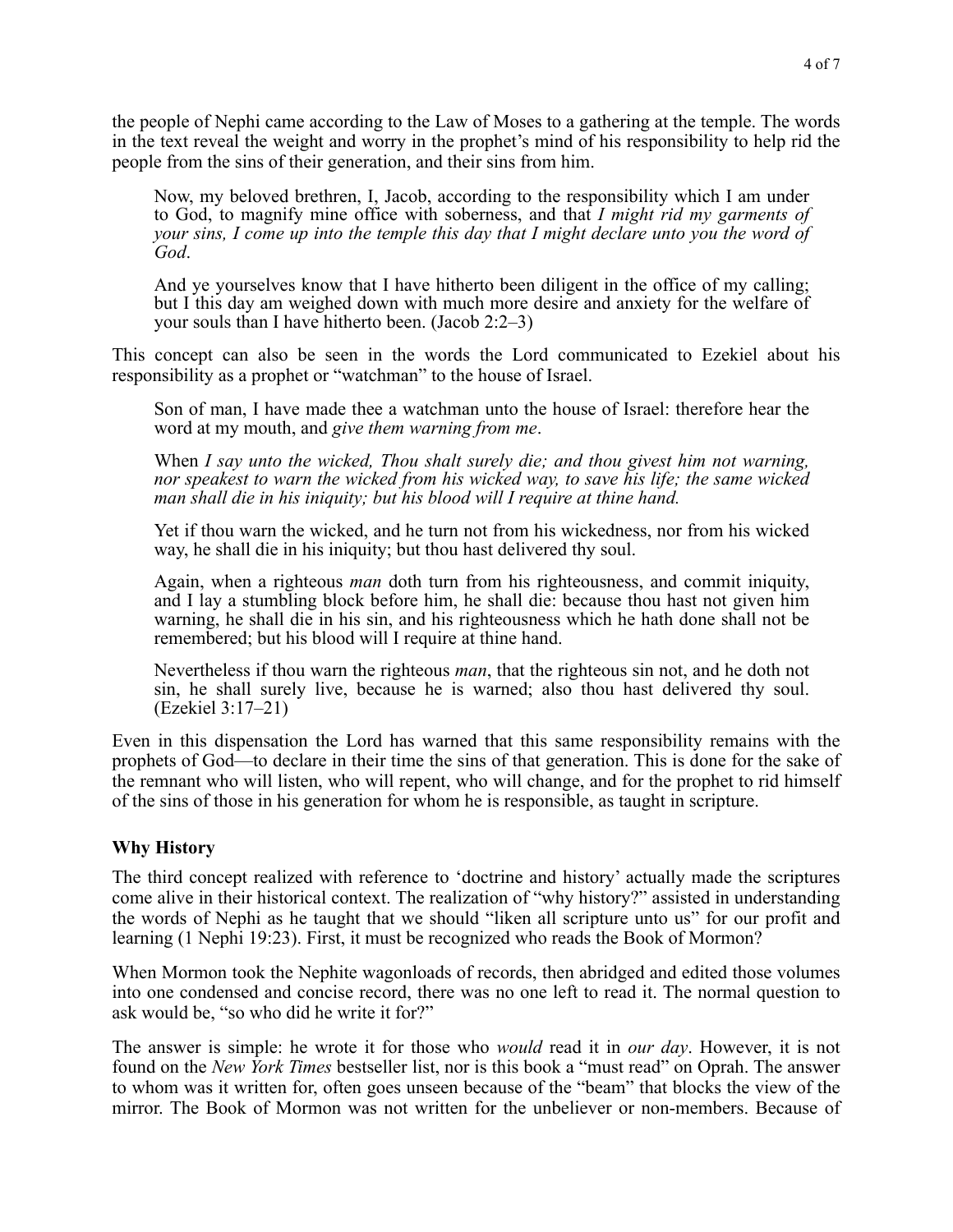inspiration, and for a "wise purpose," it is written for those who *are* reading it, or who should be reading it. Why did Mormon and Moroni choose the history of a fallen people to take up the valuable and limited space on the plates of gold? Because they knew who would read it.

As Moroni stated when he takes over the record, "Behold, I speak unto you as if ye were present, and yet ye are not. But behold, Jesus Christ hath *shown you unto me, and I know your doing"* (Mormon 8:35). Moroni is speaking to those who will read the record, those who have the desire to come unto Christ and be numbered with his people. He is speaking to those who will have accepted the Book of Mormon as scripture and will "feast upon the words" of this book, speaking to those who will "ponder in their hearts" the words that are written therein. Mormon and Moroni have written for those "who know from whence their blessings come" (Mormon 5:10). The Book of Mormon was written for Israel, the children of Abraham, those who know and have the Gospel of Jesus Christ, those who seek more light and knowledge, who are coming to an understanding of the necessity of the Atonement and have the hope of a better resurrection. It was written to the members of The Church of Jesus Christ of Latter-day Saints and those who desire to come to the understanding that Jesus is the Christ, the son of the Living God (see the Title Page of the Book of Mormon). The Book of Mormon was written to Latter-day Saints because it came from the history of the former "saints" of the Church of Jesus Christ. The former and latter-day "saints" have had and do have the same sins. Moroni wrote that he spoke to us "as if we were present" (Mormon 8:35). For this reason Mormon and Moroni chose to record the history of a "fallen people" to save *us* from the same sins and consequently from the same results. Those who read this book of scripture are the members of the Church or those who are investigating membership. Therefore the inspired inclusion of history in the Book of Mormon is principally and perhaps specifically written for the Latter-day Saint reader.

Since doctrine does not change and cannot be likened unto ourselves, the character, attitudes, and sins of the people are what we can "liken unto ourselves." The purpose of scriptural history is simple and revelatory—and the shortest way to express it (though uncomfortable) is—the sins of Israel are the sins of Israel in *every* age and in *every* dispensation. The sins of the children of Israel throughout the Old Testament are the same sins revealed by Christ to the Pharisees and Jewish leaders of his day. These are the same sins that beset the early members of the Church and were written about by the apostles in the New Testament. The sins are the same for the Nephites and those who knew and understood the gospel and the laws and commandments of God in the Book of Mormon. Even those sins at the time of Enoch and of Noah are the same sins described in all scripture. So how do we "liken the scriptures unto us"? We must understand that the sins that beset and plague the world and members of the church in this dispensation are the same sins of character that have existed in all dispensations that have gone before. The failure of all dispensations in the establishment of Zion (excepting Enoch and Melchizedek [JST Genesis 14:30–34]) is the reason that Zion has not been redeemed even now.

Because the sins of Israel are the same in every generation, we must "liken all scripture unto ourselves" as the sins of the true church in scriptural history are the sins of the true church even now. If the readers of scripture do not view and discuss scriptural history seriously, recognizing and likening the sins of Israel anciently to those of Israel today, we will fail to understand a key purpose of scripture. This is especially true of the Book of Mormon. Nephi taught that the sure sign of apostasy in the last days would be for those who may call themselves Zion—those who have the truth and the scriptures—to declare that "all is well in Zion, yea, Zion prospereth" (2) Nephi 28:21) in both the community and the heart of the individual. If we cannot discover ourselves within the history of scripture, we cannot fully liken the scriptures unto ourselves.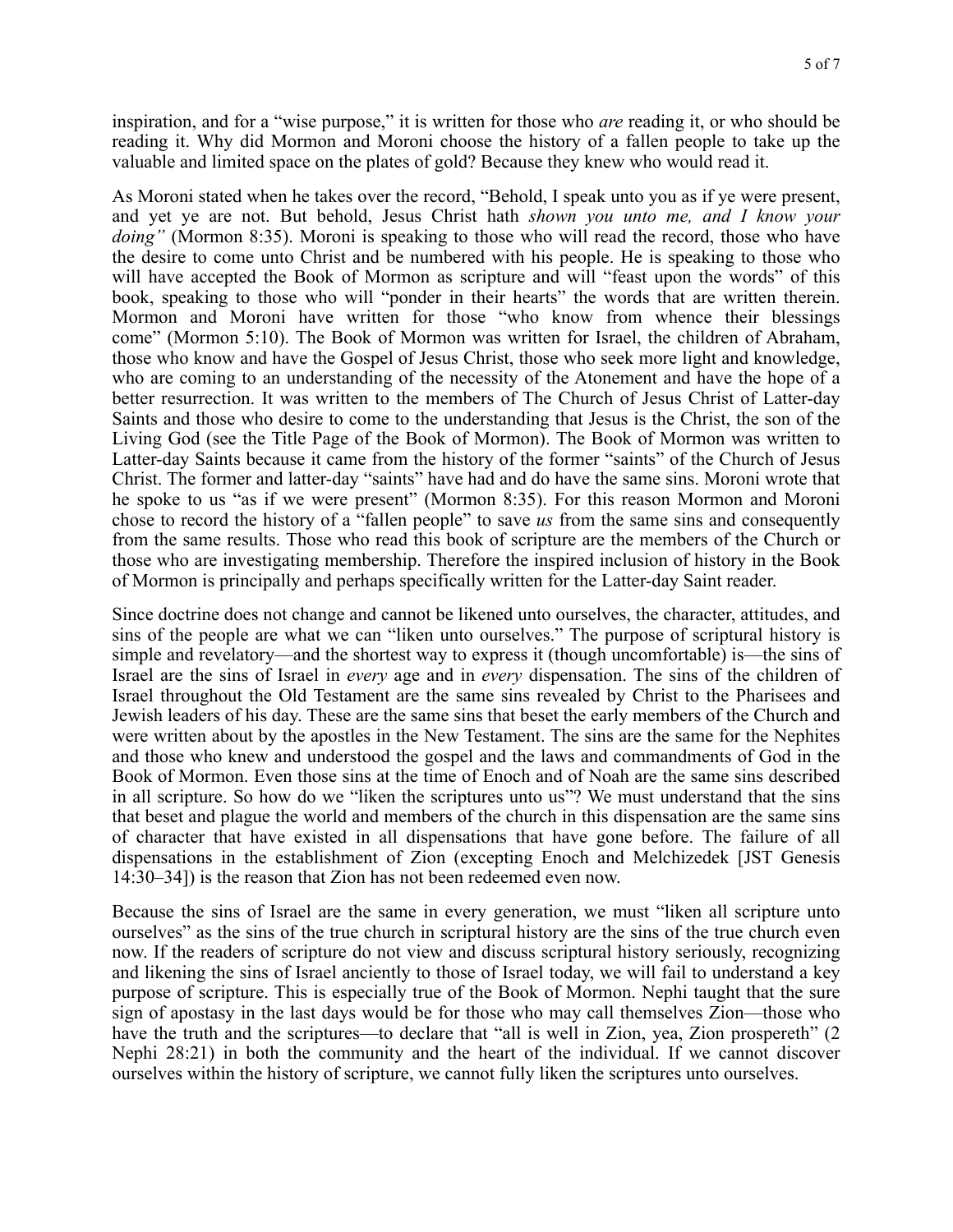<span id="page-5-1"></span>History is included in scripture for a reason, and that reason is connected to the doctrines and commandments contained within the revelations of that scripture. The "work and glory" of God is the same in all generations, and the character of mankind has not changed from the time of Cain and Abel until the present. Even the Prophet Joseph Smith taught, "…there has been no change in the constitution of man since he fell."[3](#page-5-0) Only when we liken the scriptural history unto ourselves can we see the need for the revelatory doctrines and commandments found within the history. It is for the "work and glory of God to bring to pass the immortality and eternal life of man" (Moses 1:39). In scripture many—like the Pharisees and Zoramites—want to project the wickedness discussed in scripture onto others who they consider sinners. Even as members of the church, we often project the sins in scripture to those outside our affiliations, outside our church, outside our homes, outside our own hearts. The value of the history of scripture is the likening the sins of the people found in that history to ourselves, to recognize the signs of wickedness, and realize the cause of destruction—spiritually and physically—of previous individuals and nations. The revelations of the prophets of God within history can provide an escape from the temporal and spiritual judgments that will come in time and in eternity.

Empty are the annals of a happy people. It is common for people to write most often in their personal journals when things are not going so well. Similarly, the Book of Mormon is a "record of a fallen people" (D&C 20:9). There is only part of one chapter in the Book of Mormon that described a time of perfect happiness, a time when there are no "ites" and the people had all things in common (4 Nephi 1:3, 15–17). This millennial type and time of life is found in the single chapter of 4 Nephi. The rest of the book contains the struggles, frustrations, and sins of a people who knew and understood the gospel at one time in their lives. Over and over again, Mormon described the "cycle of prosperity," the sin of pride, and the manifestation of that sin as inequality. This book described what caused the suffering of this people and their ultimate rejection of God, and then by God. We often read and wonder why the Nephites couldn't see the cause or consequence of sin as the text describes the Lord's judgments upon Israel from beginning to end. The question begs to be asked: "why was Mormon inspired and directed by God to include the stories and events that fill the pages of a fallen people?"

For only one reason the events described in this record are contained in this scripture. And that is because Mormon and Moroni saw and understood the people who would read the book (Mormon 8:35). They realized *first* and foremost that the sins of the Nephites were going to be the sins of those Gentiles who accept the gospel and read and consider the book as scripture. *Second*, that there was going to be a Gentile nation that would be raised up to inhabit the same land; a nation on the same land that would be governed by the same promises of freedom and prophecies of destruction. The Book of Mormon was not written for those who would never turn its pages in ponderous study. It was written specifically for a culture and church blessed with the knowledge of the gospel of Jesus Christ and the divinity of the Book of Mormon.

As is shown time and time again in the Book of Mormon and throughout history, the culture itself is the greatest threat to the culture. It is not what exists on the outside that constitutes the greatest danger, but what becomes the accepted way of life within the culture. "…For the Lord hath said: This is my church, and I will establish it; *and nothing shall overthrow it, save it is the transgression of my people"* (Mosiah 27:13). The phrase "And thus we see" in Mormon's editorial comments always has the conclusion "that wickedness never was happiness" (Alma 41:10). It becomes obvious that there is a great spiritual benefit and purpose of scriptural history. The Book of Mormon begins with a small group of people leaving Jerusalem because of the

<span id="page-5-0"></span><sup>&</sup>lt;sup>[3](#page-5-1)</sup> Joseph Smith, *Teachings of the Prophet Joseph Smith,* selected and arranged by Joseph Fielding Smith [Salt Lake City:Deseret Book Co., 1976], 59. Hereafter cited as "*TPJS."*